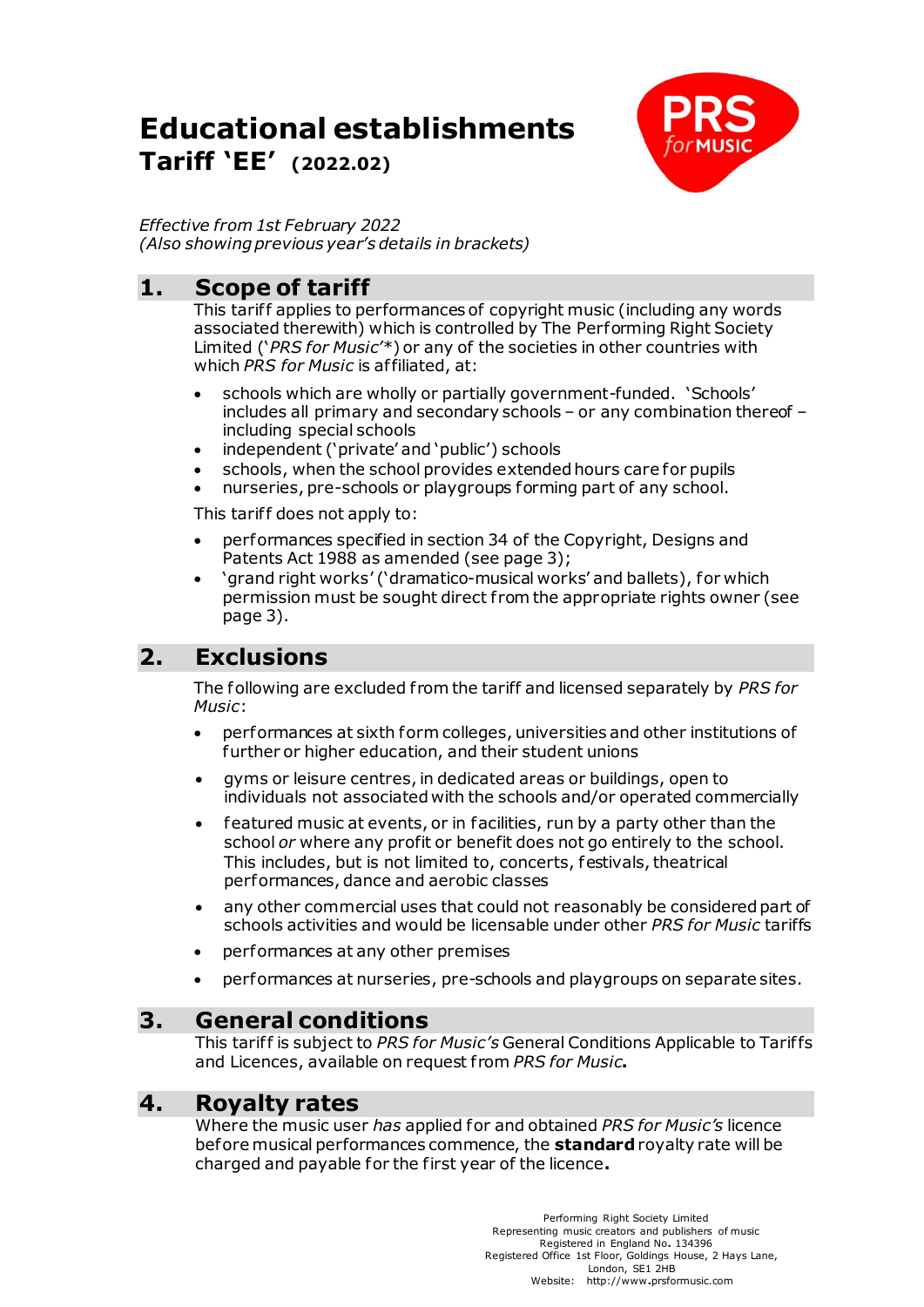Where the music user *has not* applied for and obtained *PRS for Music's* licence before musical performances commence, the **higher** (standard plus 50%) royalty rate will be charged and payable for the first year of the licence**.**

Af ter the first year of the licence, in either case, the **standard** royalty rate will be charged and payable**.**

The following rates of charge apply to all royalties falling due from 1st February 2022**.**

| 4.1 | <b>General performances</b><br>The annual royalty for each school, for a<br>licence under this tariff covering school<br>performances of musical repertoire<br>controlled by PRS for Music (unless<br>excluded above) such as:<br>use during school activities<br>unlimited featured music at school<br>events | Higher<br><b>Royalty</b> | <b>Standard</b><br>royalty |
|-----|----------------------------------------------------------------------------------------------------------------------------------------------------------------------------------------------------------------------------------------------------------------------------------------------------------------|--------------------------|----------------------------|
|     | for 201 to 250 pupils on the school roll at<br>the start of the academic year, is:                                                                                                                                                                                                                             | £147.54<br>(E141.87)     | £98.36<br>(E94.58)         |
| 4.2 | for each unit of 50 pupils thereafter                                                                                                                                                                                                                                                                          | £20.93<br>(E20.12)       | £13.95<br>(E13.41)         |
| 4.3 | For up to 200 pupils (or part thereof)                                                                                                                                                                                                                                                                         | £132.17<br>(£127.08)     | £88.11<br>(E84.72)         |

# **5. Value Added Tax**

Every Licensee under this tarif f will pay to *PRS for Music* in addition to the royalty due, a sum in respect of Value Added Tax calculated at the relevant rate on the royalty payable**.**

# **6. Inflation adjustment**

Every year on  $1^{st}$  February the monetary sums in this tariff will be adjusted for inflation**.** The adjustment formula will apply to the standard rates, using the mean (to the nearest whole percentage point) of the percentages by which the Retail Prices Index and Average Weekly Earnings index (unadjusted) change in the year to the previous September**.**

September is the latest month prior to the anniversary date for which figures are published for both indices**.**

Af ter application of the inflation adjustment the royalty rates are rounded to the nearest penny**.**

All royalties will be charged at the royalty rate in force at the beginning of the licence-year**.**

# **7. Information to be supplied by Licensees**

Every Licensee under this tarif f will, if requested from time to time, supply to *PRS for Music* or its authorised agent:

- a statement of the total number of pupils on the school roll at the start of the academic year;
- such other particulars as may reasonably be required**.**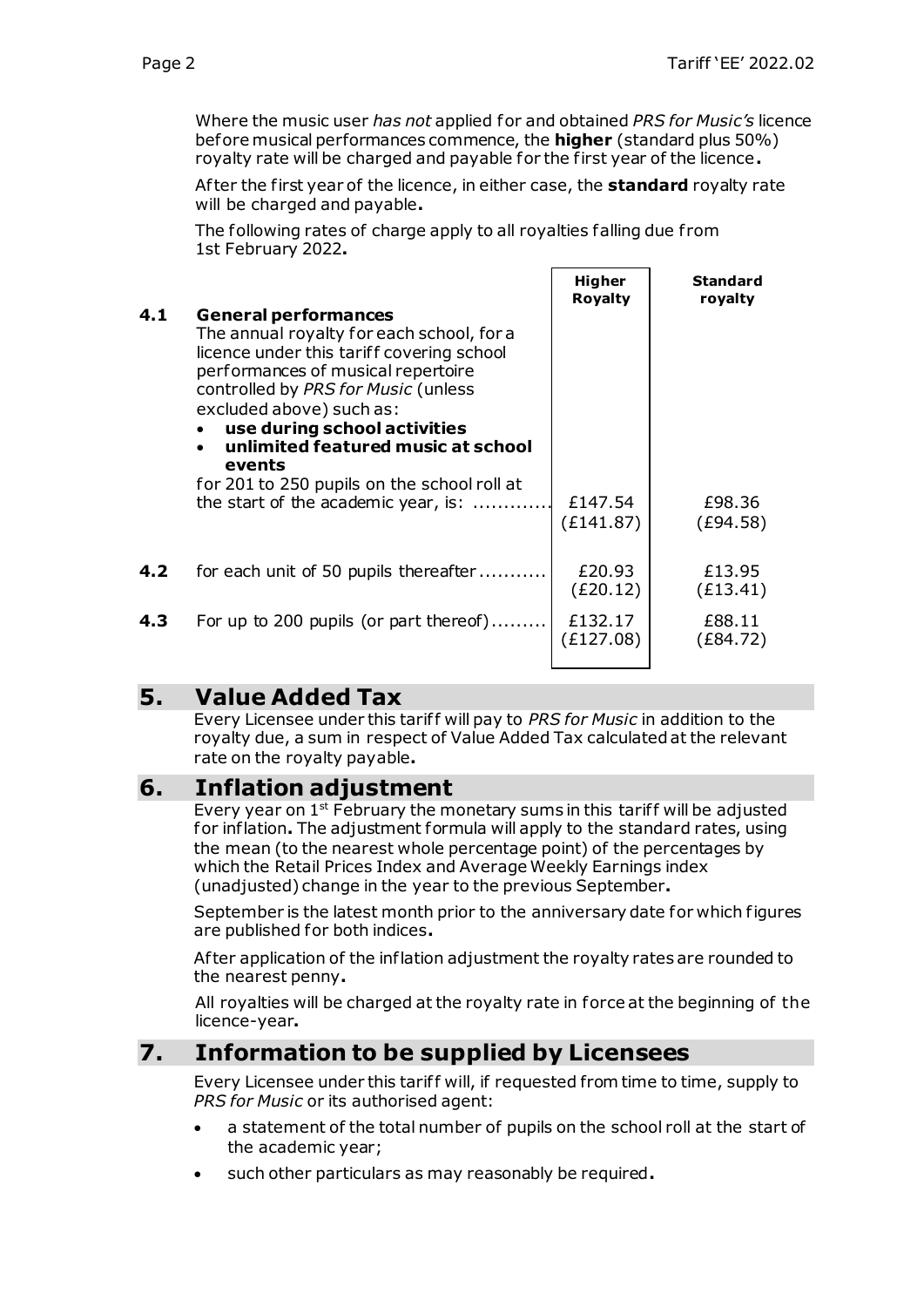# **2022.02 edition**

#### **1. What is** *PRS for Music***?**

The Performing Right Society Limited is the UK association of composers, songwriters and music publishers**.** It administers the performing right in their music, in relation to the provisions of the Copyright, Designs and Patents Act, l988 (as amended)**.**

#### **2. What is a** *PRS for Music* **licence and who needs one?**

*PRS for Music's* general practice is to grant its licence to the proprietors of , or other bodies responsible for, premises where performances of music take place**.** The licence authorises the public performance of any of the millions of the works in its international repertoire**.** The licence is necessary for the public performance of copyright music controlled by *PRS for Music*, regardless of the nature of the entertainment (excepting **5**. and **6**. below) or the kind of premises at which the performance takes place**.** There are particular arrangements for educational establishments, as follows**.**

### **3. Does a school, college, etc need a PRS for Music licence?**

Yes, to authorise the public performance of copyright music controlled by *PRS for Music.*

#### **Government-funded establishments**

Since April 1999 CEFM (the Centre for Education and Finance Management Limited) – see **11**. below - has acted as *PRS for Music's* authorised licensing agent to administer the collection of licence royalties for the majority of UK school premises (sometimes via a Local Education Authority).

#### **Independent ('private' & 'public') schools**

CEFM also acts as *PRS for Music's* agent in licensing these schools.

#### **Colleges of Further Education**

Colleges of Further Education are licensable under a tarif f ('FE') also administered for *PRS for Music* by CEFM.

#### **Universities**

*PRS for Music* itself issues licences direct (under Tariff 'UCH') to **universities** and similar institutions of higher education**.**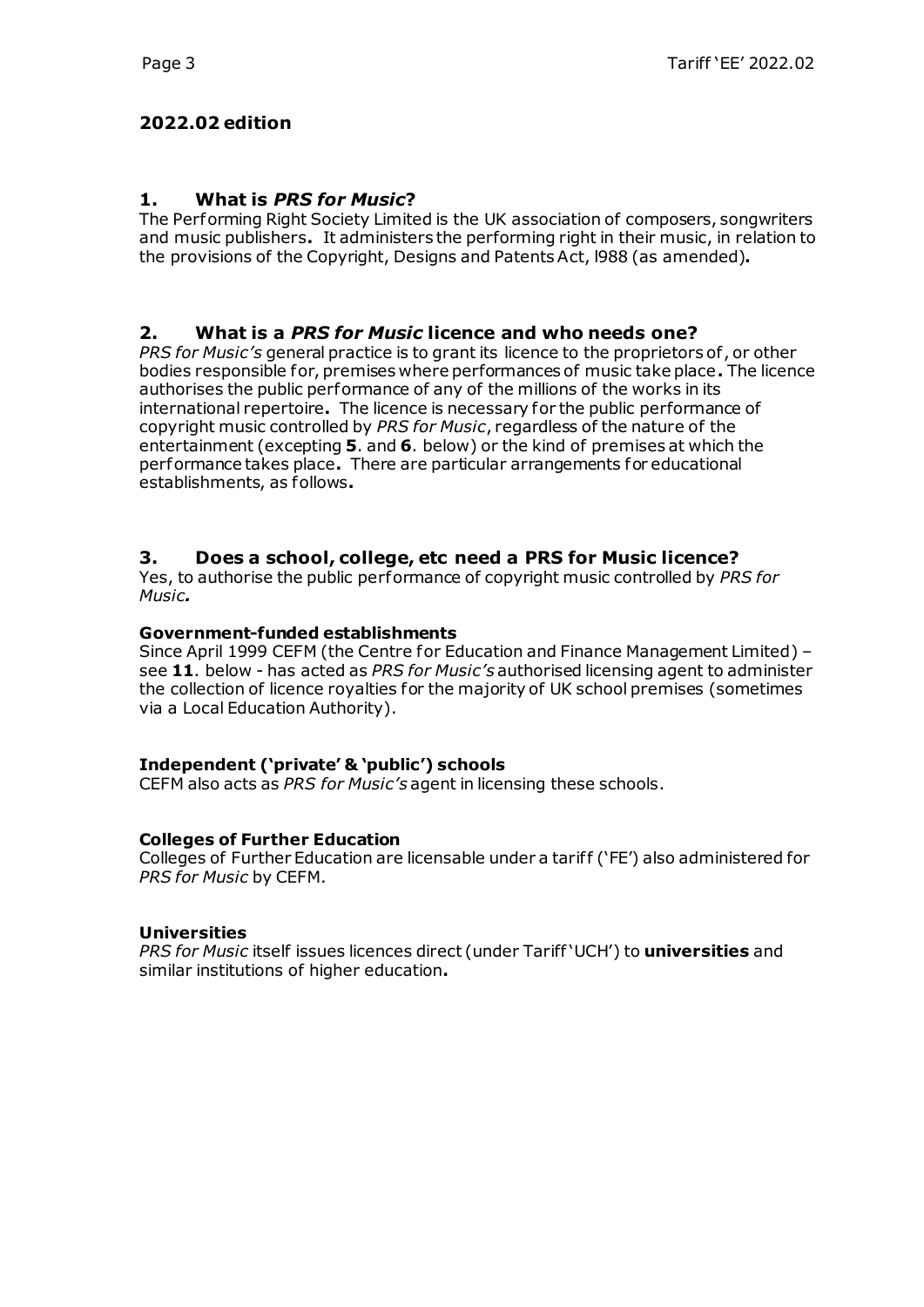# **4. What's included in Tariff EE?**

#### **All performances of music as part of school-run activities, including events run for a profit where the profits go entirely to the school (e.g. PTA events).**

These performances might include:

- 1. Concerts, music recitals, etc (not including 'dramatico-musical works' such as Disney or West End musicals – see Note 6)
- 2. Extra-curricular clubs and classes
- 3. Breakfast and after-school clubs (for pupils at the school)
- 4. Holiday clubs (for pupils at the school)
- 5. Background music, including background music in eating areas and staff rooms
- 6. Parent Teacher Association events
- 7. School discos and dances
- 8. Social clubs for pupils and teachers
- 9. Use of premises by non-profit organisations (such as local clubs or community groups), where the attendance does not exceed 40 people
- 10.Use in school-owned vehicles used for school activities
- 11.School fetes
- 12.School sports events
- 13.Music on hold on school telephone systems.

In addition, remember that *PRS for Music* does not charge for:

- 14.Use of premises as rehearsal space
- 15.Music performed as part of the curriculum
- 16.Use of premises for a family party.

### **5. Are there musical performances which** *PRS for Music* **may not license?**

Yes**.** The *first* subsection of **section 34** of the **Copyright, Designs and Patents Act l988** provides:

- *(1) The performance of a literary, dramatic or musical work before an audience consisting of teachers and pupils at an educational establishment and other persons directly connected with the activities of the establishment -*
	- *(a) by a teacher or pupil in the course of the activities of the establishment, or (b) at the establishment by any person for the purposes of instruction,*
	- *is not a public performance for the purposes of infringement of copyright***.**

[Subsection (3) goes on to say that *A person is not for this purpose directly connected with the activities of the educational establishment simply because he i s the parent of a pupil at the establishment***.**]

Accordingly, *PRS for Music* does not require to issue a licence for music use as part of the curriculum.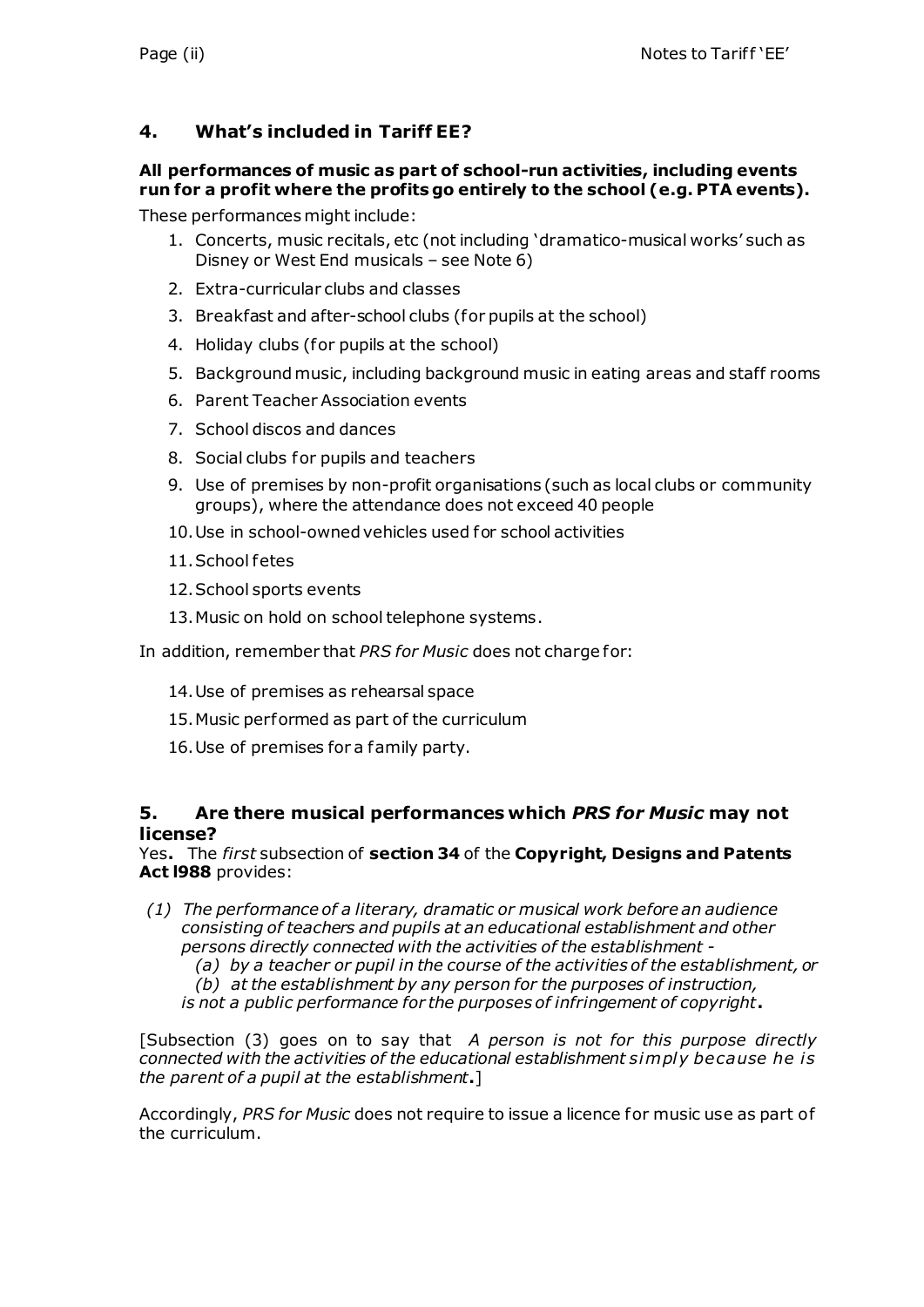### **6. Is there any music which** *PRS for Music* **does not control and license?**

Yes**.** For further details about the borderline of rights administered by *PRS for Music* in relation to theatrical performances please ask for our leaflet *Music in Theatres*, but in the context of productions which may occur in schools, *PRS for Music* does **not** control, in summary:

### **(a) Grand Right Works**, namely:

### **(i) Dramatico-musical works**

Staged or full concert performances of operas, operettas, musical plays, revues and pantomimes in so far as they consist of words and music written specially for them; and what are termed '**dramatic excerpts**' f rom dramaticomusical works**.** However, where musical items do not exceed 25 minutes, do not constitute a 'potted version' or a complete act, the non-dramatic (concert) performance of copyright music f rom operas, musical plays and the like is controlled by *PRS for Music***.**

#### **(ii) Ballets**

Performances of ballet, whether the music has been specially composed for the ballet or not, if "accompanied by a visual representation of ballet" (meaning, in practice, that there are ballet dancers or even puppets)**.**

- **(b) Music specially written for a dramatic work** (eg incidental music to a play): when performed in, or in conjunction with that dramatic work**.**
- **(c) Cantata-musicals** *if* dramatised as musicals and *PRS for Music* has handed back the performing right to the copyright owner (see **7.** below)**.**
- **(d) Music in the Public Domain** when performed in its *original* form**.** Generally speaking, the period of copyright protection is the life of the last-surviving creator and 70 years thereafter**.** However, we normally controls copyright adaptations (eg arrangements, transcriptions, translations, settings and editions) of works drawn from the Public Domain**.**

**Permission must be sought direct from the copyright owner (often a music publisher) before copyright works outside** *PRS for Music's* **control can lawfully be performed. It is essential that you obtain such permission before beginning rehearsals, especially in the case of popular musical plays ('musicals').**

### **7. Cantata-musicals**

- **(a)** When the cantata-musical is sung **in concert** as a cantata (without any staged elements), *PRS for Music* normally controls and licenses**.**
- **(b)** However, when a cantata-musical is **dramatised** as a musical (staged with elements such as acting, lighting, costume, etc), it may well be that a special arrangement has been made whereby we have handed back the performing right to the copyright owner (normally the music publisher), in which case a licence will be required f rom that copyright owner**.** If no such arrangement has been made, then *PRS for Music* controls and licenses**.** Please read carefully any notice on this point printed in the vocal score, libretto or other edition of the work**.** If in doubt, contact the publisher before any rehearsals take place**.**